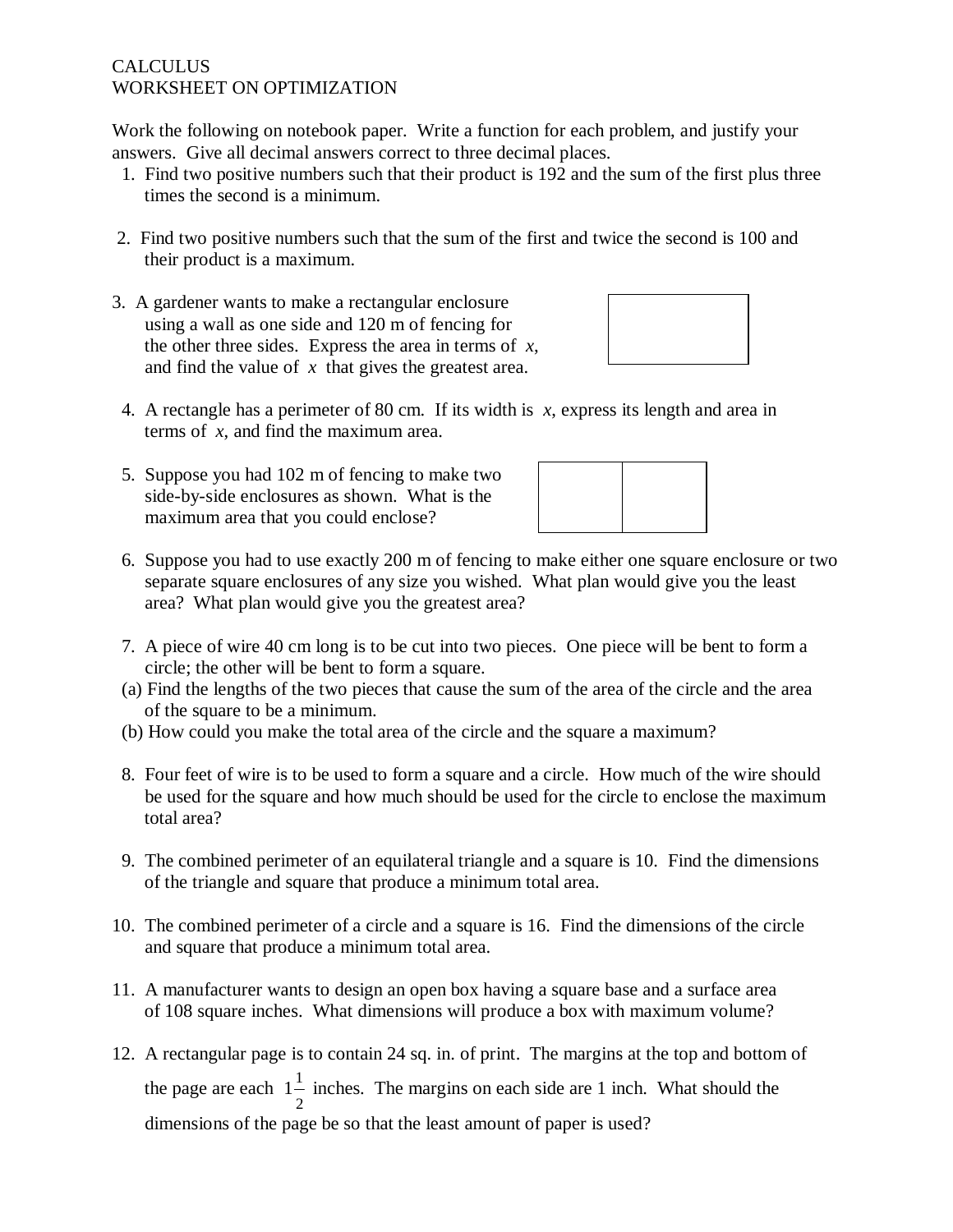- 13. A tank with a rectangular base and rectangular sides is open at the top. It is to be constructed so that its width is 4 meters and its volume is 36 cubic meters. If building the tank costs \$10/sq. m. for the base and \$5/sq. m. for the sides, what is the cost of the least expensive tank, and what are its dimensions?
- 14. A cylindrical metal container, open at the top, is to have a capacity of  $24\pi$  cu. in. The cost of material used for the bottom of the container is \$0.15/sq. in., and the cost of the material used for the curved part is \$0.05/sq. in. Find the dimensions that will minimize the cost of the material, and find the minimum cost.
- 15. A person in a rowboat two miles from the nearest point on a straight shoreline wishes to reach a house six miles farther down the shore. If the person can row at a rate of 3 mi/h and walk at a rate of 5 mi/h, find the least amount of time required to reach the house. How far from the house should the person land the rowboat?



16. An offshore well is located in the ocean at a point W which is six miles from the closest shore point A on a straight shoreline. The oil is to be piped to a shore point B that is eight miles from A by piping it on a straight line under water from W to some shore point P between A and B and then on to B via a pipe along the shoreline. If the cost of laying pipe is \$100,000 per mile under water and \$75,000 per mile over land, how far from A should the point P be located to minimize the cost of laying the pipe? What will the cost be?